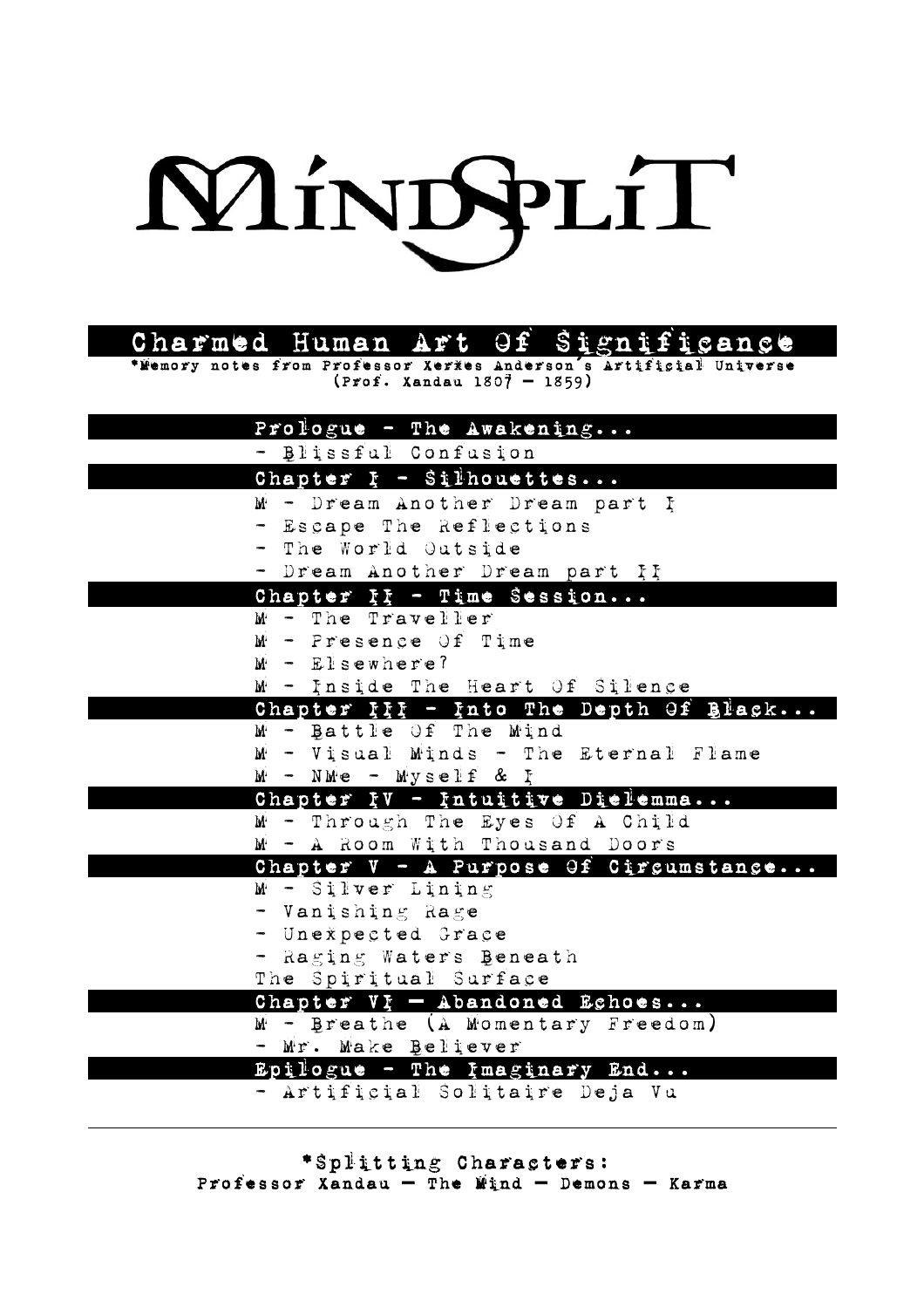### **Prologue - The Awakening...**

|    | Prof. Xanda |  |
|----|-------------|--|
| T. |             |  |

**Prof. Xandau** *This is the beginning of a new horizon*  **Prologue** *the first step into another dimension The clock is set; the time is right bless the discoverers' great divine Sit down and lean your body back make yourself comfortable close your eyes and embrace the black Prepare for a journey through mazes in mind a travel through changes of turbulent time To fall apart with the civil art is a sacred curse Welcome to my world, my grand design… The Artificial Universe…*

#### **- Blissful Confusion -**

**Karma** *Processing…protecting…*

**Demonic** *Awake, asleep…*

*All systems failed…processing… Total breakdown…* 

**Chat-Room** */ Undead*, *unreal…* **State Of** *Silence, echoes…* **Mind** *Hollow shell, living hell… Sunlight, moonlight… Insight, starbright… Sweating bullets, heartbeats… Screams, dreams… Solutions, confusions… Illusions, conclusion… Denial, betrayal… Cynical, miracle… Headache, heartache… Fake, break… Anxiety, lunacy… Humanity, possibility… Research, rebirth… Paranoia, insomnia…*

**Prof. Xandau** *- "Hello Mister, do you "MIND" and step into my office please?"*

### **Chapter I - Silhouettes… 00.01**

| Karma              | - "GogogogogogoGoin'sanego insanegoin'sane?"<br>- Dream Another Dream pt. I - 02.01 |  |  |
|--------------------|-------------------------------------------------------------------------------------|--|--|
|                    |                                                                                     |  |  |
| <b>Mind-Sphere</b> | Am I awake or asleep?                                                               |  |  |
|                    | I can't tell if it's real                                                           |  |  |
|                    | Is it midnight or day?                                                              |  |  |
|                    | Am I going insane?                                                                  |  |  |
|                    | It's too late to understand                                                         |  |  |
|                    | I'm lost in neverland                                                               |  |  |
|                    | My body turns to stone, I am not alone                                              |  |  |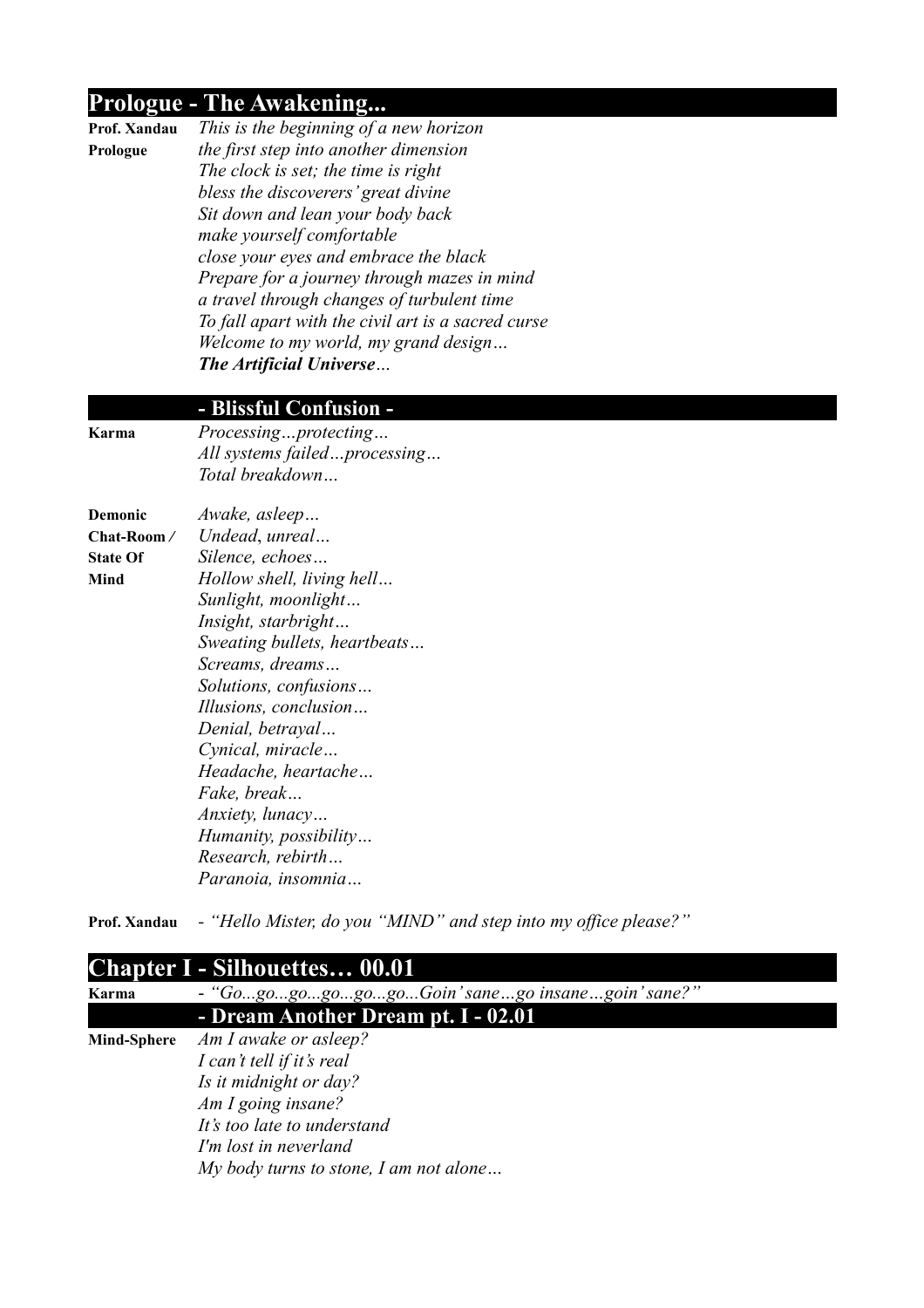*- "Voices inside my head…"*

*- "Visions take me away…"*

*I try to close my eyes and start to visualize It's too late to turn around lost to never be found My world is upside down my mind is inside out I have lost control and the presence of my soul*

*Silhouettes are calling...me Silhouettes forever...free Silhouettes are changing my entire world In my mind confusion...streams Sometimes I just wanna...scream Maybe I will Dream Another Dream tonight*

*I'm not afraid of the dark can see myself from afar I fear the anger inside and what's behind my eyes Something´s coming nearer Nothing´s getting clearer I fall into the zone, of my own*...*reality…*

*Silhouettes are calling...me Silhouettes forever...free Silhouettes are changing my entire world In my mind confusion...streams Sometimes I just wanna...scream Maybe I will Dream Another Dream tonight*

### **- Escape The Reflections - 04.46**

**- World Outside - 08.14**

| The Mind                                 | Inside looking, out to nothing, keeping dreams and past alive<br>Keep on holding, on to nothing, beyond the shadow of the mind                                                                                                                            |
|------------------------------------------|-----------------------------------------------------------------------------------------------------------------------------------------------------------------------------------------------------------------------------------------------------------|
| Demons                                   | - "Run for your life, from the World Outside"                                                                                                                                                                                                             |
| The Mind<br>Demons<br>Demons<br>The Mind | One hollow, no tomorrow, chasing time of no escape<br>- "Don't show no fear of yourself, to the crazy World Outside"<br>- "Don't try to be someone else, and connect to World Outside"<br>All violence in silence the heart keeps, will never fall asleep |

### **- Dream Another Dream pt II - 10.21**

**Prof. Xandau** *Standing on the edge to the world of emptiness Outside looking in at all the chaos and the sins*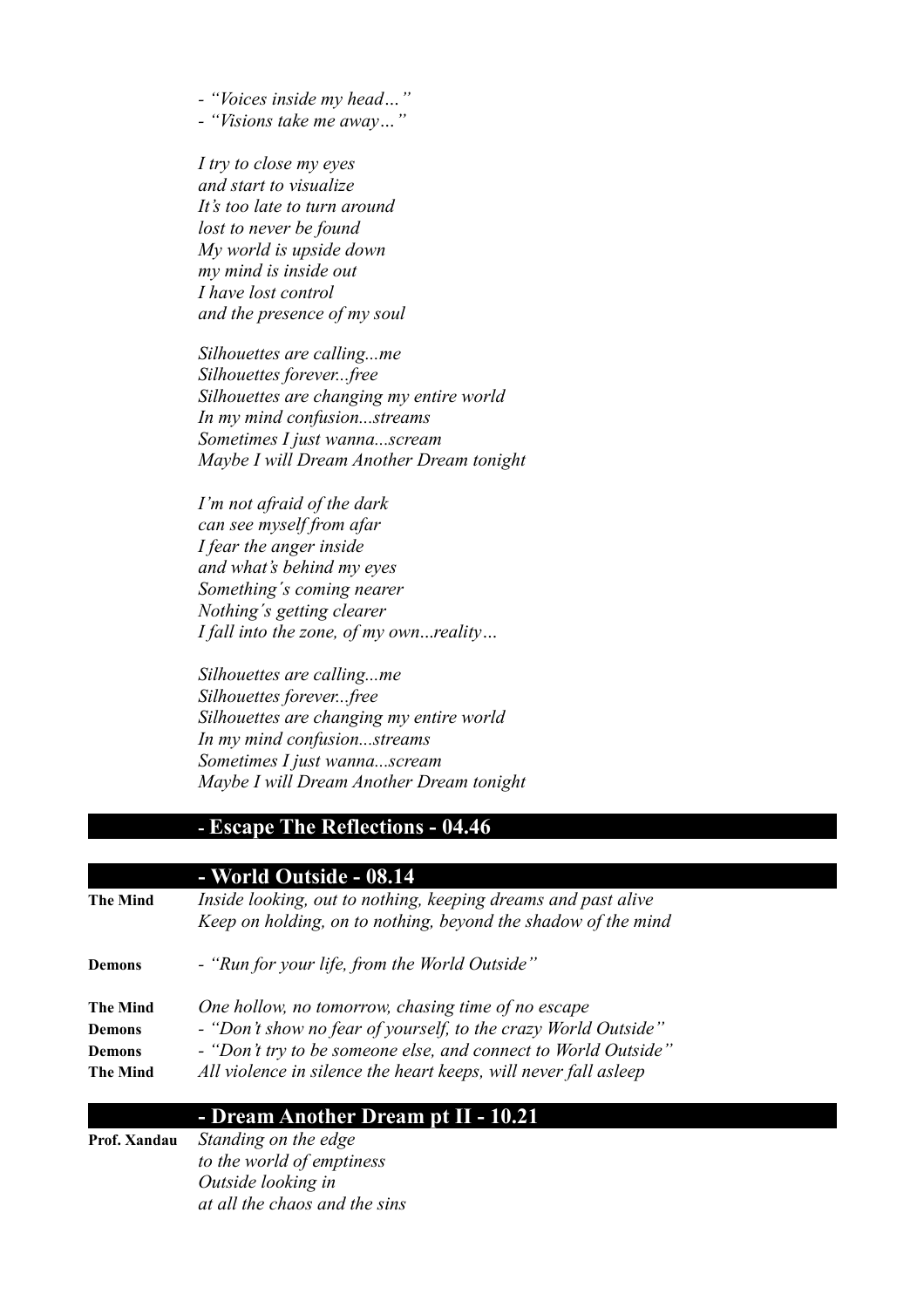*It's hanging by a thread and soon it will be dead The purpose of it all will make it down the fall* **Demons** *- "Questions will never be told…" - "No Answers will be unfold…"* **Prof. Xandau** *Questions are untold Answers will unfold All the memories are true from things we never knew The mirror never lies it's hidden in your eyes Until tomorrows dream will be your redeem*

> *Silhouettes are calling...you Silhouettes are never...true Silhouettes are hiding your entire world In your mind redemption*...*streams You will find your own*...*redeem Inside tomorrow's dream, is another dream…called…real*...*life…*

#### **Chapter II - Time Sessions…**

**Karma**  $\overline{\text{Karma}}$   $\overline{\text{S} - \text{S} - \text{S} - \text{S} - \text{S} - \text{S} - \text{S} - \text{S} - \text{S} - \text{S} - \text{S} - \text{S} - \text{S} - \text{S} - \text{S} - \text{S} - \text{S} - \text{S} - \text{S} - \text{S} - \text{S} - \text{S} - \text{S} - \text{S} - \text{S} - \text{S} - \text{S} - \text{S} - \text{S} - \text{S} - \text{S} - \text{S} - \text{S}$ **- The Traveler - Prof. Xandau** *Year after year I struggle through time* **Monologue** *facing the fears inside other minds Numb and I´m blinded by what I reach No explanations, what's into the deep… In silence I travel, a journey inside breaking the holy vows of our life Shadows from the past dancing through me it's hollow, defenceless; this is real not a dream…* **- Presence Of Time - The Mind** *New worlds are born it's breathing inside the storm The golden cross the search of forever loss Beneath the sky an endless and soothing lie*

*Oceans of tears has floated away with all the fears*

*The meaning of truth left aside...* **Prof. Xandau** *We're chasing the thunders we've forgot the writings on the wall Where are all the wonders? what we preach will become our fall Presence of Time*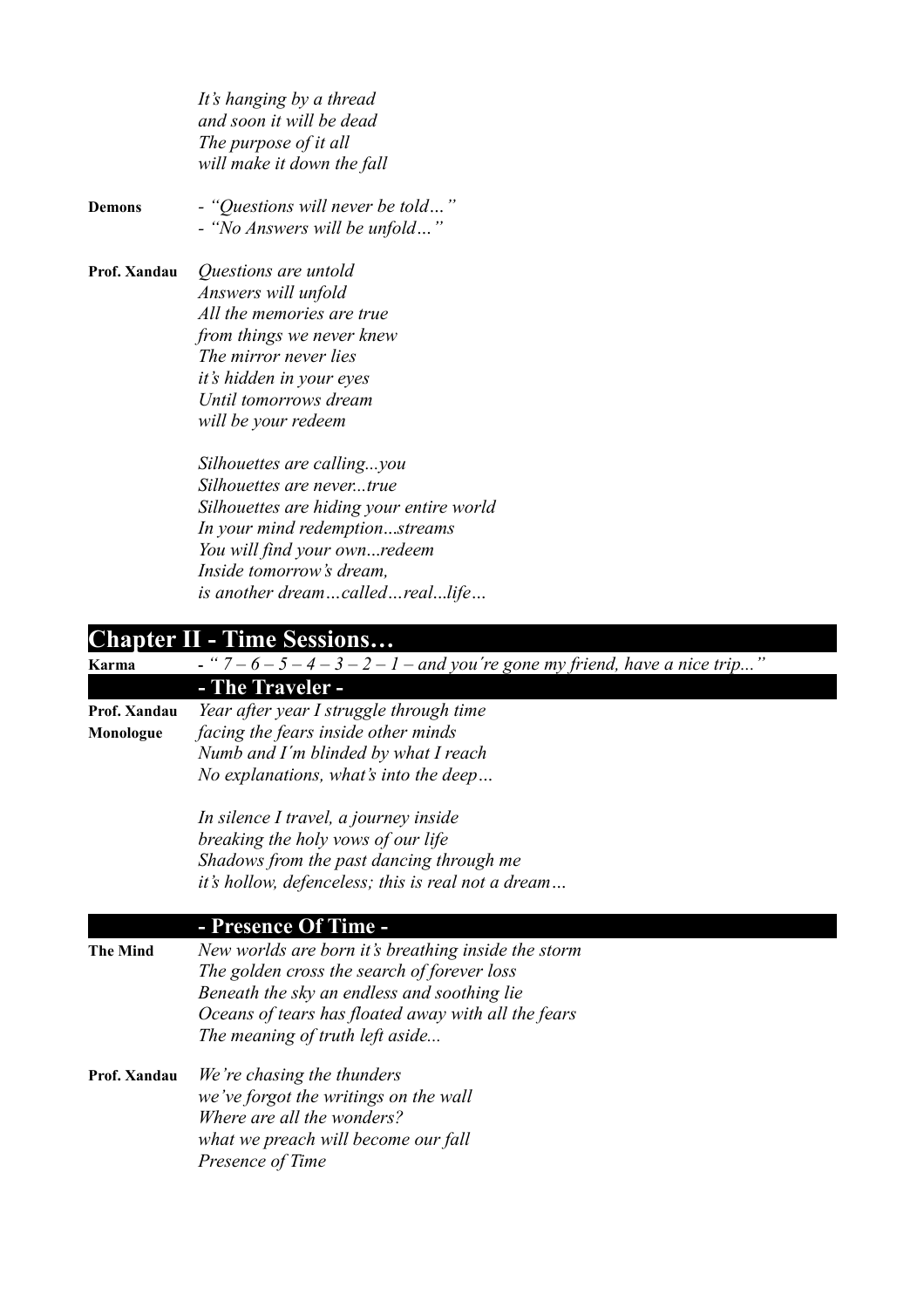| <b>The Mind</b> | New world is doomed; it shines in a hidden gloom<br>A rising hell count the strikes from the chiming bells<br>The meaning of hate comes alive |
|-----------------|-----------------------------------------------------------------------------------------------------------------------------------------------|
| Prof. Xandau    | We seek forgiveness                                                                                                                           |
|                 | for truth we read between the lies                                                                                                            |
|                 | We find only weakness                                                                                                                         |
|                 | inside our rotten souls and minds                                                                                                             |
|                 | Presence of Time                                                                                                                              |
|                 | our minds, has no                                                                                                                             |
|                 | Presence of Time                                                                                                                              |
| <b>Demons</b>   | - "I'm your breathing fireburning desire"<br>- "Join me inside your private hell"                                                             |
| <b>The Mind</b> | The world is gone, it's burning inside the sun                                                                                                |
|                 | In the name of time our Father is next in line                                                                                                |
|                 | The Mothers womb is suddenly the Reaper's tomb                                                                                                |
|                 | Creators delight is fading out of sight                                                                                                       |
|                 | The meaning of death has arrived                                                                                                              |
| Prof. Xandau    | We rule our own thunders                                                                                                                      |
|                 | the end is where it all begins                                                                                                                |
|                 | The spell we're all under                                                                                                                     |
|                 | it's the price we have to pay for our sins                                                                                                    |
|                 | Presence of Time                                                                                                                              |
|                 | our sins, got no                                                                                                                              |
|                 | Presence of Time                                                                                                                              |
|                 | Presence of Time                                                                                                                              |
|                 | Presence of Time                                                                                                                              |
| <b>Demons</b>   | - "Welcome to my private hell"                                                                                                                |
|                 | - elsewhere? -                                                                                                                                |
| <b>The Mind</b> | My world is gone everything's shattered                                                                                                       |
|                 | or maybe I am going slightly mad                                                                                                              |
|                 | Am I alone, mind over matters?                                                                                                                |
|                 | as I look for what I never had                                                                                                                |
| <b>Demons</b>   | Feel my pain                                                                                                                                  |
| <b>The Mind</b> | I'm empty and it's driving me insane                                                                                                          |
| Demons          | Well, I don't care                                                                                                                            |
| <b>The Mind</b> | Been away and I am back again right where I'm startedat nowhere?                                                                              |
| <b>The Mind</b> | Can't see the sun the heaven is blackened                                                                                                     |
|                 | a crimson rainbow rides across the sky                                                                                                        |
|                 | Am I the only one, who knows how it all ends?                                                                                                 |
|                 | as I take a deep breath and chase my time                                                                                                     |
| <b>Demons</b>   | Believe in me                                                                                                                                 |
| <b>The Mind</b> | Beneath my shell the rage is breaking free                                                                                                    |
| <b>Demons</b>   | Son, I will care                                                                                                                              |
| <b>The Mind</b> | Standing at the crossroad and I'm heading forelsewhere?                                                                                       |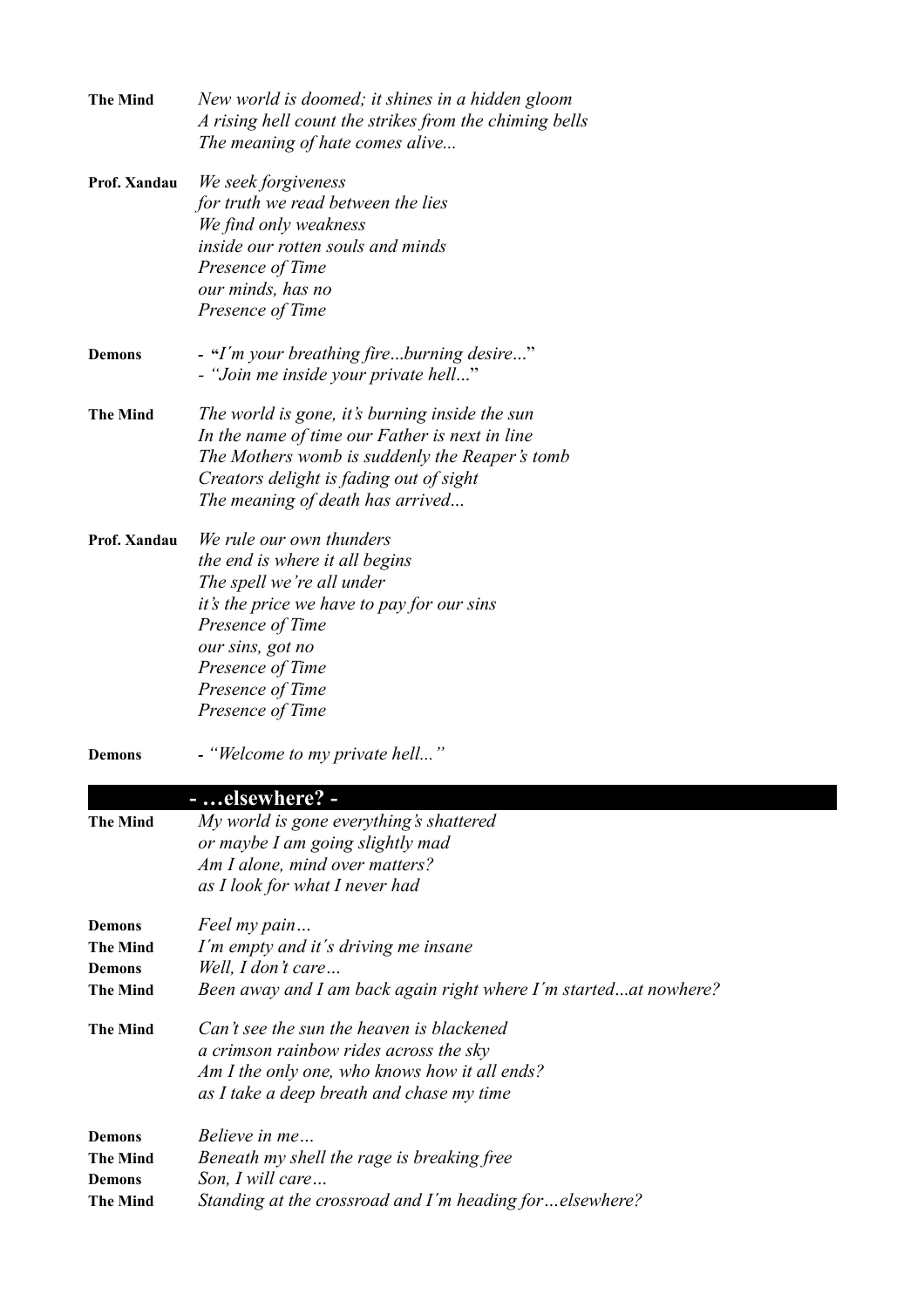# **- Inside The Heart Of Silence -**

| Prof. Xandau    | Floating dreams in an endless swirl<br>sculpturing our minds   |
|-----------------|----------------------------------------------------------------|
|                 | Coloured stream from universe                                  |
|                 | Civil art of timeof time                                       |
| <b>The Mind</b> | I believe in mourningless tomorrow                             |
|                 | without fears, only black tears                                |
|                 | I can see remembrance of my sorrow                             |
|                 | soul asleep, unable to keep my thoughts                        |
| Prof. Xandau    | Inside this Heart Of Silence                                   |
|                 | lies a sacred mystery and it's fighting to be free             |
|                 | Outside this world of violence                                 |
|                 | shines a place unknown, the beginning of a brand new dawn      |
| <b>The Mind</b> | I am paralysed by truth whom lying and stares                  |
|                 | eyes of red, sees through my head                              |
|                 | I visualize my inner voice and nightmares                      |
|                 | endless fall, into the void I call                             |
| Prof. Xandau    | Inside this Heart Of Silence                                   |
|                 | lies a sacred mystery and it's fighting to be free             |
|                 | Outside this world of violence                                 |
|                 | an honest fight for truth and it's bleeding and hurting you    |
| <b>Demons</b>   | Fight, Fight, Fight, Fight                                     |
| <b>Demons</b>   | I breathe inside(you hold my breathyou keep me alive           |
|                 | I own your time(to bring insanityuntil death arrive)           |
|                 | Nothing to save(you bleed through my scarsand my wounded soul) |
|                 | Increase the pain(disarmed and disabledyou've taken control)   |
| Prof. Xandau    | Floating dreams in an endless swirl                            |
|                 | sculpturing our minds                                          |
|                 | Shadows lives outside this world                               |
|                 | building fear of lifeof life                                   |
| <b>Demons</b>   | Come brothers, Come sisters, Come gather all around            |
| Prof. Xandau    | Who's lost and gone?                                           |
|                 | feels like this will go on forever                             |
|                 | Who's lost his soul?                                           |
|                 | seems like we will fall down together                          |
| <b>Demons</b>   | Heart of Silence, rebuild my violence                          |
|                 | Heart of Silence, rebuild my violence                          |
|                 | Heart of Silence, rebuild my violence                          |
| <b>The Mind</b> | Shut up get back! Shut up get back!                            |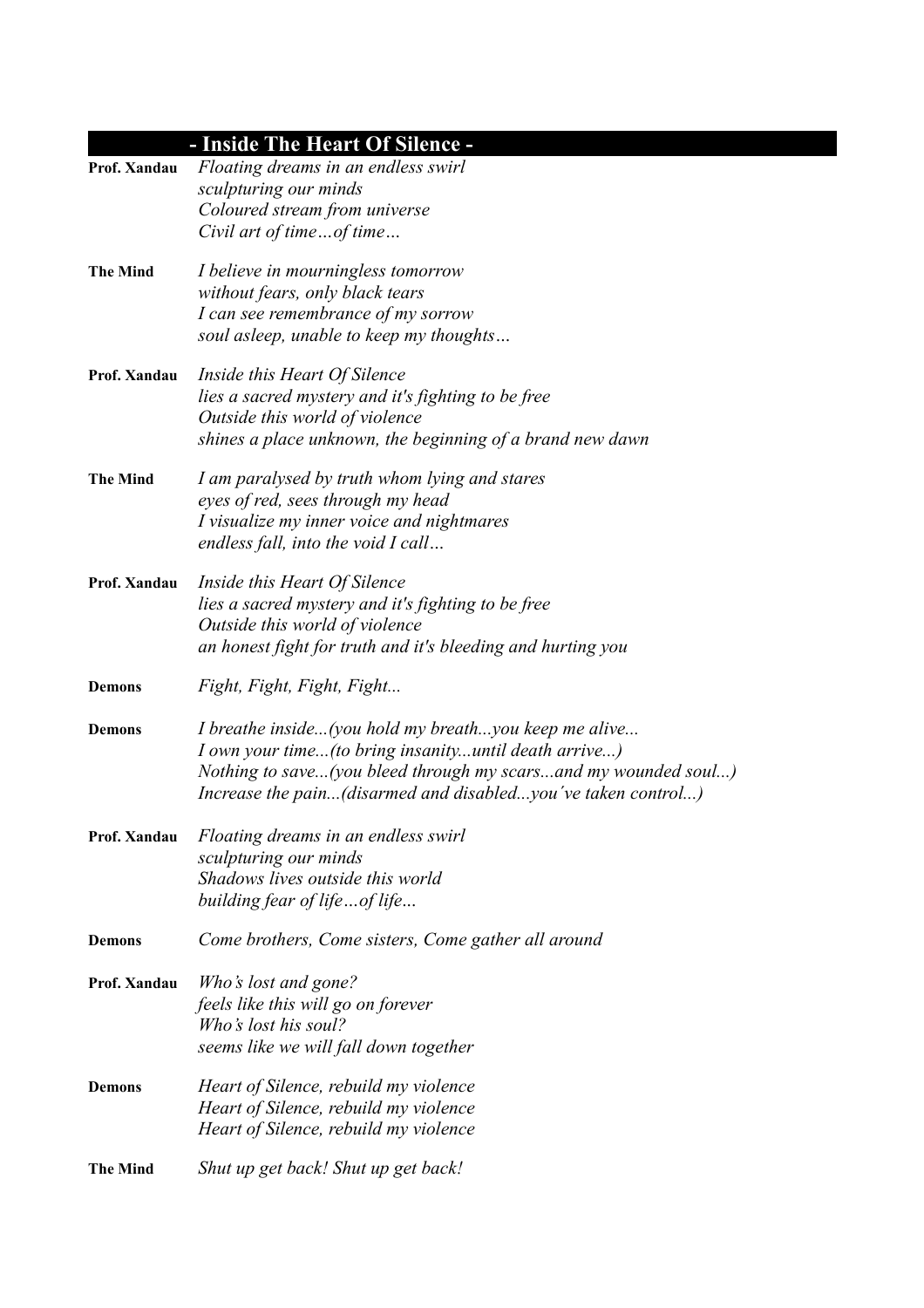| Prof. Xandau    | Now it's time to battle or surrender<br>get back for good or lose more pride you could?<br>Intoxicate and you will soon remember<br>your inner pain into the depth of "what?" will reign |
|-----------------|------------------------------------------------------------------------------------------------------------------------------------------------------------------------------------------|
| <b>The Mind</b> | Inside this Heart Of Silence<br>I have found my destiny, I'm no longer in a dream                                                                                                        |

*Outside this world of violence I have only one belief and my world will conquer thee...*

|                 | <b>Chapter III - Into The Depth of Black</b>                                                                                                                                                           |
|-----------------|--------------------------------------------------------------------------------------------------------------------------------------------------------------------------------------------------------|
| Karma           | - "Blood is thicker than life"                                                                                                                                                                         |
|                 | - The Battle Of The Mind -                                                                                                                                                                             |
| <b>Demons</b>   | Now!break you<br>Downhate you<br>Downseek you<br>DownBeseech me                                                                                                                                        |
| <b>The Mind</b> | Whatever happened to the golden bliss age<br>when the gods laughed and the world kept turning?<br>Can you explain why my head is in rage<br>or how I can breathe without the fire burning?             |
| <b>Demons</b>   | Tormented souls are the reason of lying<br>I cannot be reached without you leaving scars<br>Fragments of life are simply dreams in denial<br>of what you've been told is not to go that far            |
| Prof. Xandau    | What are you afraid of<br>your existence in time?<br>Can this be a dream catch<br>leaving you behind?<br>I challenge you demons<br>you're losing this game<br>I'm using my wisdom<br>The Eternal Flame |
| Prof. Xandau    | Into the void, deep down the well of your soul<br>inside the dark you'll find imagination                                                                                                              |
| <b>Demons</b>   | The prophecy lies, surreal truth has been told<br>blasphemy turned into black salvation                                                                                                                |
| Prof. Xandau    | What are you afraid of<br>your existence in time?<br>Can this be a dream catch<br>leaving you behind?<br>I challenge you demons<br>you're losing this game<br>I'm using my wisdom<br>The Eternal Flame |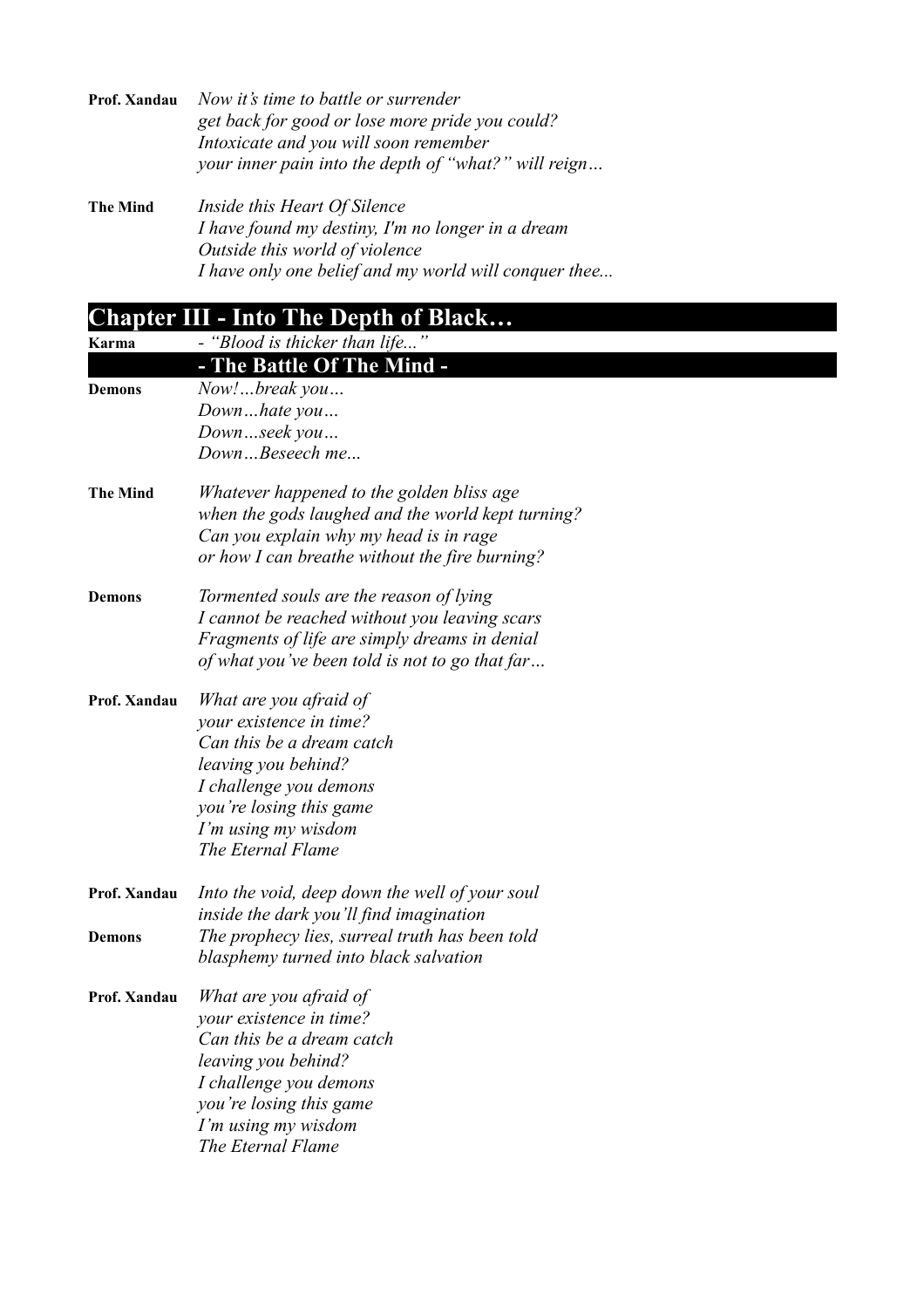| <b>The Mind</b> | Help me father             |  |  |
|-----------------|----------------------------|--|--|
|                 | for I have sinned          |  |  |
|                 | My raging waters           |  |  |
|                 | where the healing begins   |  |  |
|                 | Can't stand this confusion |  |  |
|                 | of what I might be         |  |  |
|                 | The dark illusions         |  |  |
|                 | my eyes can't see          |  |  |
| Demons          | Now!break you              |  |  |
|                 | Downhate you               |  |  |
|                 | Downseek you               |  |  |

*Down…Beseech me*...

*Battle of the Mind...Mind...Mind...Mind...*

## **- Visual Minds - The Eternal Flame -**

|                 | - NMe – Myself $& I$ -              |
|-----------------|-------------------------------------|
| The Mind /      | NMe - Myself & I                    |
| Demons          | NMe - Myself & I                    |
|                 | $NMe$ - Myself & I                  |
|                 | NMe - Myself & I                    |
| <b>The Mind</b> | I can't tell about my secret        |
|                 | cannot live again                   |
|                 | No one will ever reach it           |
|                 | will not share my pain              |
| Prof. Xandau    | On my own, on my knees              |
|                 | Sacred throne and I'll be free      |
| Karma           | Bridges burned, bleeding skies      |
|                 | Lesson learned, access denied       |
| Prof. Xandau    | Who are you?                        |
| <b>The Mind</b> | Who am $I$ ?                        |
| Prof. Xandau    | Who are you?                        |
| <b>The Mind</b> | Which one of me are you talking to? |
| <b>The Mind</b> | I will give up and surrender        |
|                 | cannot fight this anymore           |
|                 | Too much to remember                |
|                 | I'm wounded to the core             |
| Prof. Xandau    | On my own on my knees               |
|                 | Sacred throne and I'll be free      |
| Karma           | Bridges burned, bleeding skies      |
|                 | Lesson learned, access denied       |
| Prof. Xandau    | Who are you?                        |
| <b>The Mind</b> | Who am $I$ ?                        |
| Prof. Xandau    | Who are you?                        |
| <b>The Mind</b> | Which one of me are you talking to? |
|                 |                                     |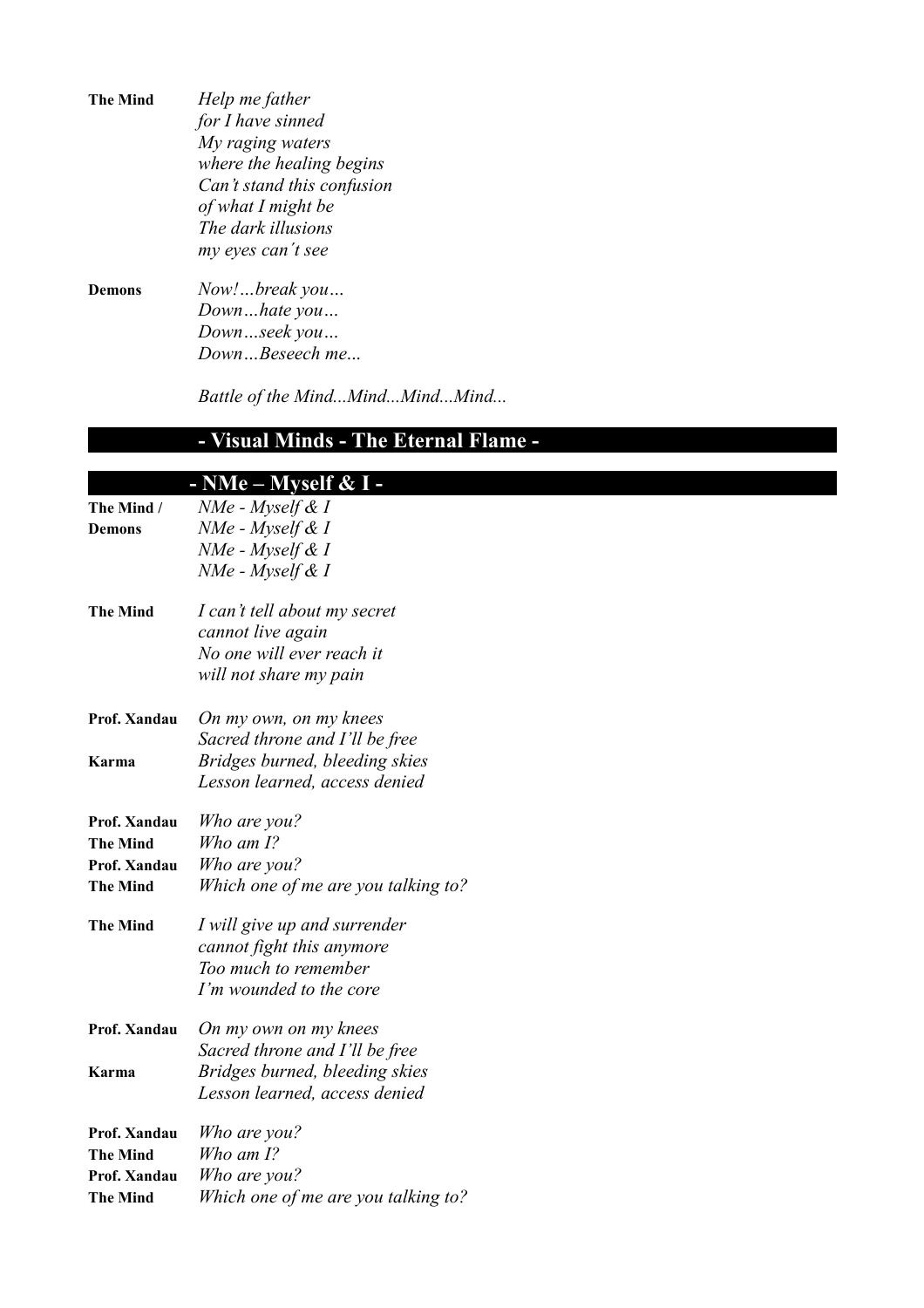| The Mind /      | NMe - Myself & I                              |
|-----------------|-----------------------------------------------|
| <b>Demons</b>   | NMe - Myself & I                              |
|                 | $NMe$ - Myself & I                            |
|                 | NMe - Myself & I                              |
| <b>Demons</b>   | Madness, madness, all I wanna give is madness |
|                 | Sadness, sadness, I laugh when they cry       |
|                 | Chaos, chaos, I live inside every chaos       |
| <b>Demons</b>   | Who are you? Who am I? Who are you?           |
|                 | Which one of me are you talking to?           |
|                 | Who are you? Who am I?                        |
|                 | Which one of me can you deny?                 |
| Prof. Xandau    | On my own on my knees                         |
| <b>Demons</b>   | no prayers can be heard                       |
| Prof. Xandau    | Sacred throne and I'll be free                |
| <b>Demons</b>   | into which one of your worlds?                |
| Karma           | Bridges burned bleeding skies                 |
| <b>Demons</b>   | do you trust your instincts?                  |
| Karma           | Lesson learned, access denied                 |
| <b>Demons</b>   | hell awaits, your time will come              |
| <b>The Mind</b> | Who am I?                                     |
|                 | Who are you?                                  |
|                 | Who am $I$ ?                                  |
|                 | Which one of me can you deny?                 |
| The Mind /      | NMe - Myself & I                              |
| <b>Demons</b>   | NMe - Myself & I                              |
|                 | NMe - Myself & I                              |
|                 | NMe - Myself & I                              |

# **Chapter IV – Intuitive Dielemma…**

### **- Through The Eyes of a Child -**

- **Prof. Xandaus** *It's so temporary* **Dielemma** *like an elder fairytale of life Sudden momentary like the stationary blink of an eye*
- **Karma** *A silent whisper with an calm inner voice The chosen one delivers only one choice*

*I wish that I could see the world Through The Eyes of Child I wish that I could be the king of the hill for a while I wish that I could feel so free to share a laugh and smile I wish that I could see*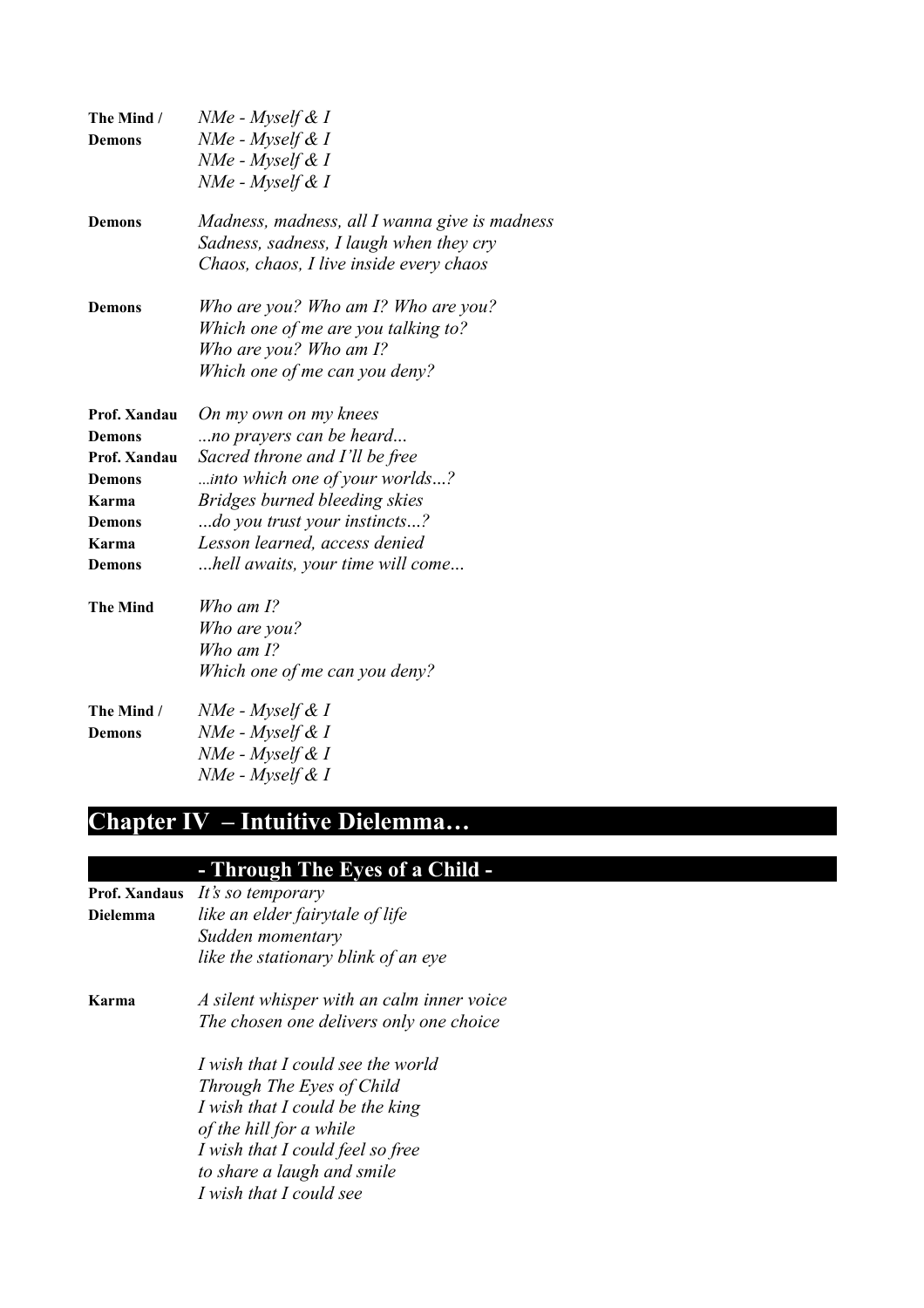*Through The Eyes of Child*

*In my darkest hours time will seek devour and kill the hope The sun will shine behind it not able to reach and find it, whom only see the shadow of the rope*

**Karma** *The minds in rage no longer in control Walk a different stage where confusion torments the soul*

> *I wish that I could see the world Through The Eyes of Child I wish that I could be the king of the hill for a while I wish that I could feel so free To share a laugh and smile I wish that I could see Through The Eyes of Child*

### <sup>−</sup>**A Room With Thousand Doors -**

| <b>Prof. Xandaus</b> | Why am I bored to death?                           |
|----------------------|----------------------------------------------------|
| <b>Intuition</b>     | I've got an itching feeling under my skin          |
|                      | I run the corridors of hate                        |
|                      | I've got all the answers and I know everything     |
| <b>The Mind</b>      | "Ab Denatus, Cor Lacuna, Primarius Somato Tempus   |
|                      | Ad Genesis, Endo Animus, Primarius Veritas Sensus" |
| Karma                | Let me in let me in                                |
|                      | and I will reveal all of your sins                 |
|                      | Let you outlet you out                             |
|                      | the time has come; the healing is about to begin   |
|                      | I've found the door; I've got the key,             |
|                      | let's walk the stairs to infinity                  |
|                      | The magic's here, the demons are gone,             |
|                      | soon we'll find out where we all belong            |
| <b>The Mind</b>      | "Ab Denatus, Cor Lacuna, Primarius Somato Tempus   |
|                      | Ad Genesis, Endo Animus, Primarius Veritas Sensus" |
|                      | I've found the door; I've got the key,             |
|                      | let's unlock the rules of integrity                |
|                      | There are 1000 reasons to follow the track,        |
|                      | and too many seasons for the mind to crack         |
|                      |                                                    |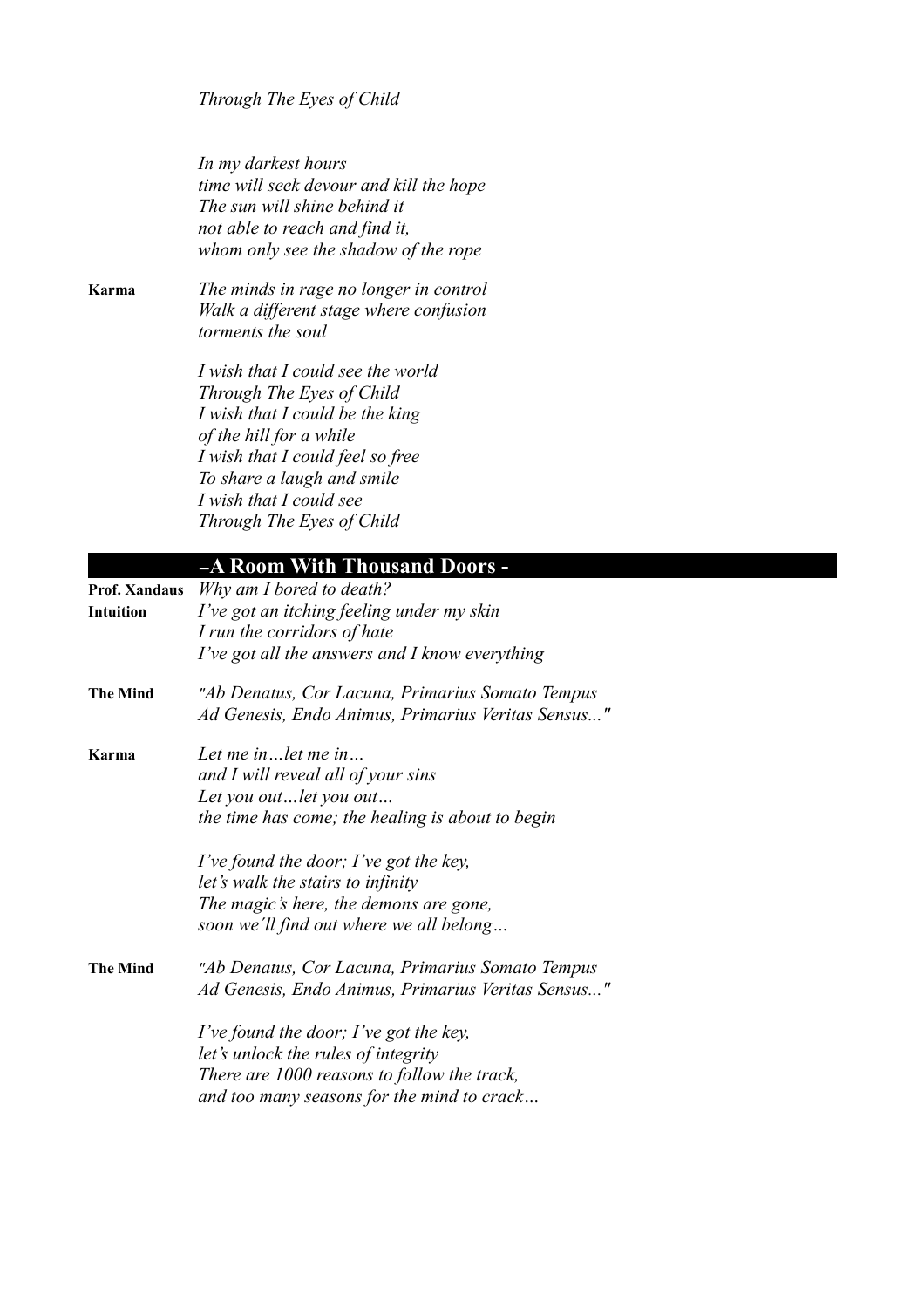| Chapter $V - A$ Purpose of Circumstance - 00.00 |                                              |  |
|-------------------------------------------------|----------------------------------------------|--|
| Karma                                           | - "I'm ReconstrucDeadit's Freedom ahead"     |  |
|                                                 | - Silver Lining - 00.04                      |  |
|                                                 | - Vanishing Rage - 01.15                     |  |
| Significant                                     | Calling spirits to arise                     |  |
| Mind                                            | abandoned with the echoesechoes              |  |
| Conception                                      | Falling under crimson skies                  |  |
|                                                 | Let me bleed                                 |  |
|                                                 | Let me heal                                  |  |
|                                                 | Let me feel the evilevil                     |  |
|                                                 | The rage is losing grip                      |  |
|                                                 | (The Purpose) Purpose of Circumstance        |  |
|                                                 | Break the chains from what's behind          |  |
|                                                 | broken past will guide youand hide you       |  |
|                                                 | Let me see                                   |  |
|                                                 | Let's reveal                                 |  |
|                                                 | Let me deal with evilevil                    |  |
|                                                 | The mind is holding breath                   |  |
|                                                 | (Vanishing)Rage of Significance              |  |
|                                                 | - The Unexpected Grace - 02.25               |  |
| Karma                                           | - "Hello, are you Jesus Christ?"             |  |
|                                                 | - "Or just another innocent child like me?"  |  |
|                                                 | - "Do you believe in love?"                  |  |
|                                                 | - "Can you believe in God?"                  |  |
|                                                 | "The image is now so crystal clear           |  |
|                                                 | I will never cry no more tears               |  |
|                                                 | I am afraid that the new world will stay     |  |
|                                                 | I'll protect the new sunrise                 |  |
|                                                 | I will make this fear slowly die"            |  |
|                                                 | - "Is this Good vs Evil?"                    |  |
|                                                 | - "Is this a question about the human race?" |  |
| <b>Demons</b>                                   | - "The question is to answer"                |  |
|                                                 | $-$ "Who am $I$ ?"                           |  |
|                                                 | $-$ "Who I am?"                              |  |
|                                                 | $-$ "I am"                                   |  |
|                                                 | - "Yes, I am"                                |  |
| Demons/                                         | The Human Race – Unexpected Grace            |  |
| Prof. Xandau                                    | Vanishing Rage – Unbroken – Unspoken         |  |
|                                                 | The Human Race - Unexpected Grace            |  |
|                                                 | Vanishing Rage - Unbroken - Unspoken         |  |
| Prof. Xandau                                    | Possessions of our mind                      |  |
|                                                 | will be lost foreverand ever                 |  |
|                                                 | Obsessions of our kind                       |  |
|                                                 | Rise and shine                               |  |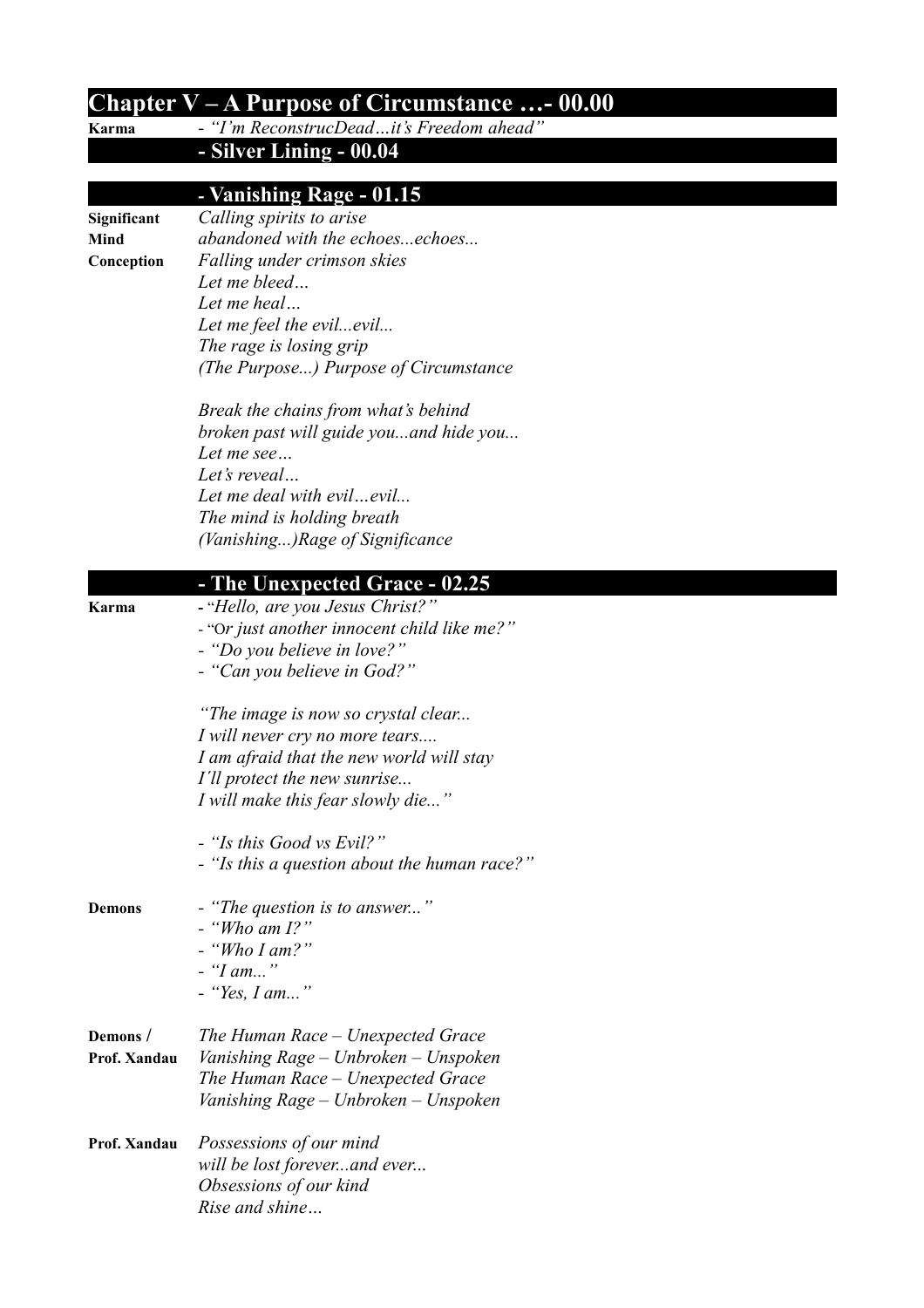*The final sign… Great divine discovered*...

*The rage is falling through (The Answer) The Spiritual Surface The grace is calling you (The Answer) The Spiritual Surface*

## **- Raging Waters Beneath The Spiritual Surface – 06.01**

|                 | <b>Chapter VI – Abandoned Echoes</b>                       |
|-----------------|------------------------------------------------------------|
| Karma           | - "Wake up! You're already dead"                           |
|                 | - Breathe (A Momentary Freedom) -                          |
| <b>Demons</b>   | Closing time no energy                                     |
|                 | Leave in quiet serenity                                    |
|                 | I'll be back to get what's mine                            |
|                 | when the scars are left behind                             |
|                 | Nothing's for real in your world anymoreliving death       |
|                 | Something you feel when you walk out that doorfinal breath |
| <b>The Mind</b> | All the colours taking shape                               |
|                 | Soul asleep but still awake                                |
|                 | Like a dream within a dream                                |
|                 | I'm reborn into this scene                                 |
|                 | I hear the sound of the silence reach inbreathing out      |
|                 | I've found the focus and balance withinreaching out        |
| Prof. Xandau    | Clear your head, just take your time and surrender         |
|                 | Breathe in, Breathe out                                    |
|                 | Take a pause, and a little break and remember              |
|                 | Reach in, Reach out                                        |
|                 | Breathe in, Breathe out                                    |
|                 | Within, Without                                            |
|                 | Breathe in, Breathe out                                    |
| <b>Demons</b>   | Denial – You liar – Desire – You belong to me              |
|                 | My trial - You liar – My fire – I'm your destiny           |
|                 | - Mr. Make Believer -                                      |
| Karma           | What you see is not what it iswhat it is                   |
|                 | What you feel is just illusory blissillusory bliss         |
|                 | What you hear is always something else                     |
| <b>Demons</b>   | You Liar – You Liar                                        |
| Karma           | What you fear is nothing but your inner self               |
| <b>The Mind</b> | What $I$ am                                                |
|                 | I'm a Believer, in you, in me, in the past                 |
|                 | What I am                                                  |
|                 |                                                            |